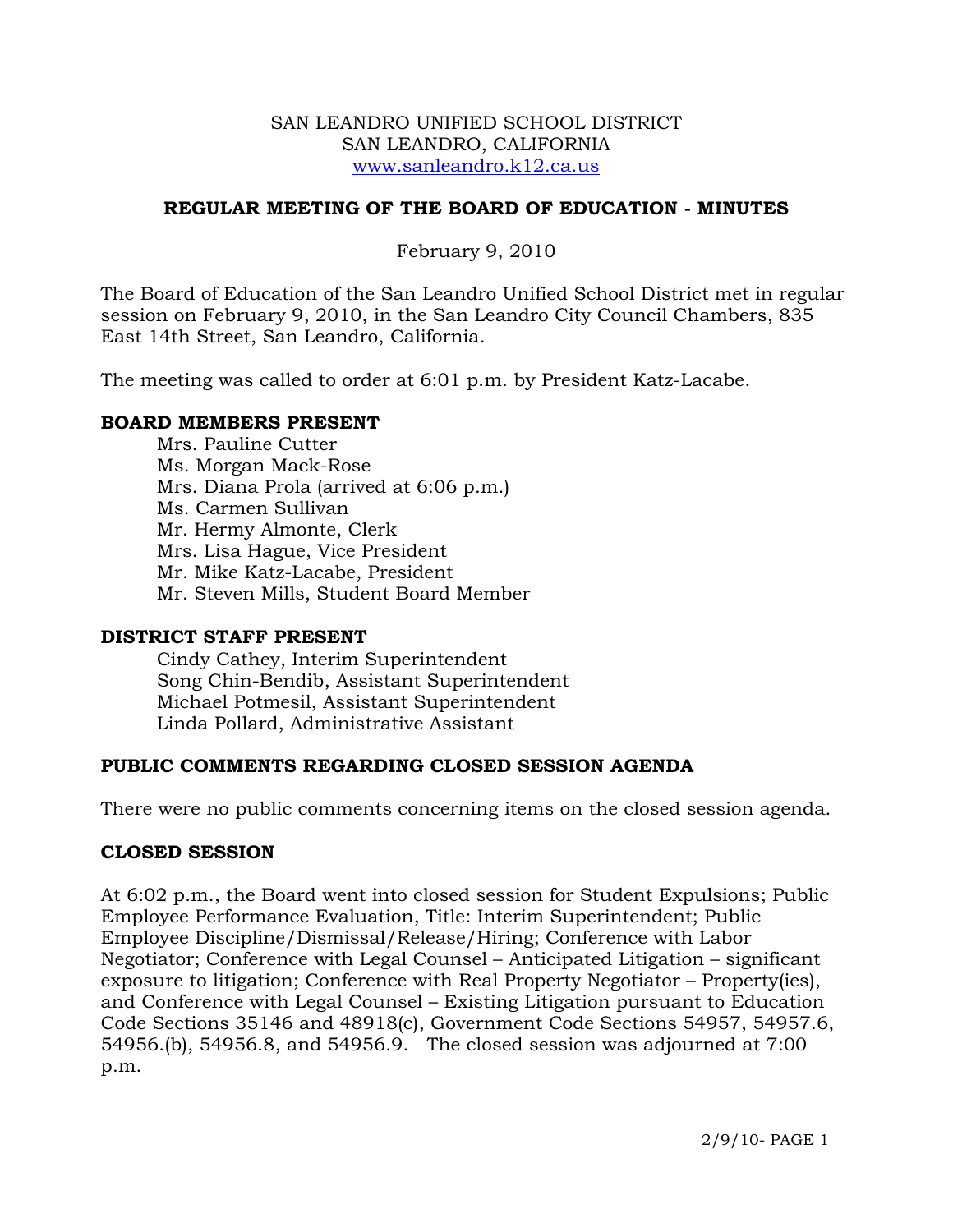The Board returned to open session at 7:09 p.m. with the Pledge of Allegiance to the Flag. President Katz-Lacabe said the Board had been in closed session where no action was taken.

# **APPROVAL OF AGENDA**

On a motion made by Trustee Hague and seconded by Trustee Sullivan, the Board approved the agenda for the regular meeting of February 9, 2010, by a 7-0 vote.

# **PUBLIC TESTIMONY ON NON-AGENDA ITEMS**

- Adan Alonzo, District parent, addressed the Board regarding their responsibilities as a Board. Mr. Alonzo reminded the Board that they must do their job stating that, "The students are depending on you to make the right decisions."
- Trina Dumas, District parent, was disappointed of the lack of attendance at the last budget meeting, noting that she didn't understand why it took so long to start this process. Ms. Dumas urged the Board to be mindful of the roles of personnel and programs, and the effect on students when making those very difficult cuts.

# **PRESENTATION**

Staff provided the Board with a presentation on the Special Board Workshop held February 2, 2010, the subsequent Budget Advisory Committee (BAC) held on February 4, 2010, and a summary of the BAC priorities.

- \* On February 2, 2010, the Board held a Special Board Workshop seeking community input regarding budget priorities. The information gathered at this meeting was summarized and presented to the Board. The top 10 most identified priorities (ranked in order of importance), along with the number of responses received included:
	- Elementary Specialist Program (40)
	- Instrumental Music (30)
	- High School Counselors (28)
	- CSR at 26 (no higher than 28) (26)
	- High School Athletic program (25)
	- High school principals, site clerical staff, middle school counselors (21)
	- Middle School Athletics, middle school principals, elementary principals (18)
- \* February 4, 2010, the Budget Advisory Committee (BAC) met to review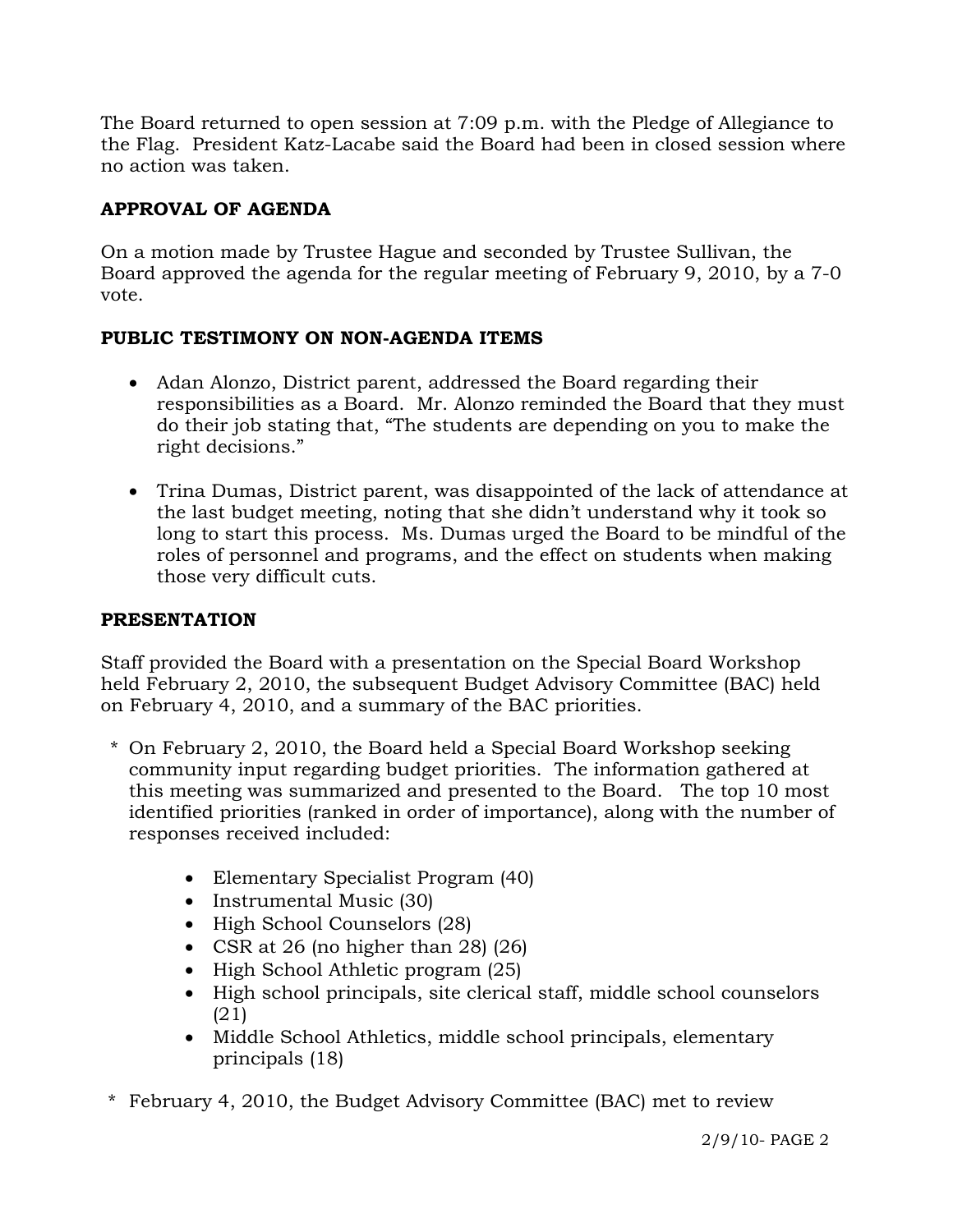community input and to identify BAC budget priorities and potential budget reductions. Trina Dumas, BAC parent representative, provided the Board with a summary of the BAC priorities (NOTE: Not all members participated and this list does not represent a consensus list):

- Keep class size at 26 (no larger than 28)
- Keep Elementary Specialists
- Keep vice principals & counselors
- Keep principals

 In addition, the committee brainstormed ideas to consider such as giving up three staff development days, across the board reductions, increase caseloads for counselors, start an attendance campaign to increase Average Daily Attendance (ADA), eliminate 5th grade music program, change Trade and Grounds to Utility workers, and consider voluntary contributions from parents and community.

 Ms. Dumas also reported that the BAC would be meeting tomorrow, February 10, at 3:30 p.m. to debrief ideas and proposed reductions from tonight's Board meeting, further discuss priorities/potential reductions and explore revenue enhancements ideas.

 Staff also provided other relevant budget information which was then discussed as the Board makes the very difficult decision regarding the \$2.7- \$3.1 million reductions necessary in order to submit a balanced budget to the County Office of Education by the March 15th deadline.

 It was also noted that decisions regarding the budget cut reductions would be made at the February 23rd Board meeting, which the community is encouraged to attend. This Special Board meeting will be held at Bancroft Middle School, 6:30 p.m.

## **CONFERENCE ITEM**

# 4.1-CF Discuss and Consider Preliminary Budget Reductions for 2010-2011

The Board discussed and considered preliminary budget reductions for 2010-2011 and provided direction to the Finance Committee regarding next steps.

# **PUBLIC COMMENT**

• Jon Sherr, San Leandro Teachers' Association (SLTA) President, addressed the Board, stating that SLTA is committed to being responsible partners and maintaining the best quality education for our students. Mr. Sherr urged the Board to maintain class size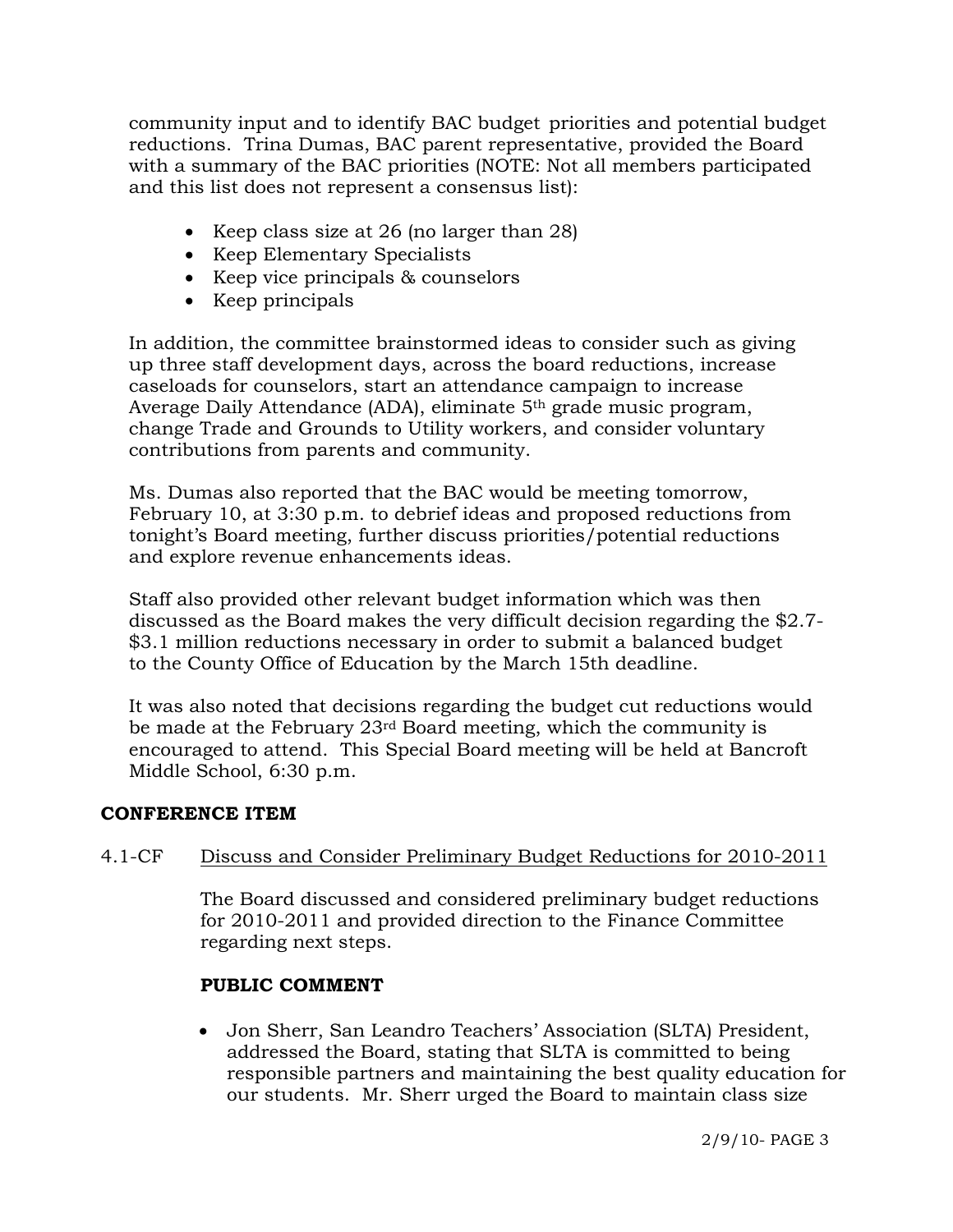reduction, elementary specialists, and counselors.

- Janet Beck, music teacher and department chair, addressed the Board regarding the 5th grade music program, the impact at the elementary level should the program be cut, and affects to the secondary level music program.
- David Leese, San Leandro High School band director addressed the Board regarding the value of music education, adding that investments by the community and state through a Visual and Performing Arts (VAPA) grant and "Keep the Music Rockin" foundation, spearheaded by Lenny Williams, have benefited the program for the last six years.
- Hendy Huang addressed the Board in support of keeping the principals and administrators in the District, proposing that cuts be considered at non-improving schools such as Bancroft and San Leandro High School and reconstructing the high school into two or three smaller schools.
- Andrew Storar addressed the Board regarding possible reductions to the 5th grade instrumental music program. Mr. Storar urged the Board to come visit the schools to see how this valuable program helps support the music program. Mr. Storar encouraged the Board to attend the upcoming District-wide band festival on March 24.
- Esteban Zapiain, District music teacher, addressed the Board on behalf of the specialists' program and the importance, not only for the students, but for the teachers and organization. Mr. Zapiain stated that this is a very cost effective program and urged the Board to look somewhere else for cuts.
- Russ Tomlin, District librarian at Muir Middle School, addressed the Board regarding a communication sent to the Board from the three school librarians regarding the importance of the work they do in support of our District's students particularly in light of new library content standards.
- Carol Delton, District speech therapist and SLTA member, addressed the Board regarding a concern voiced by teachers regarding, "buying all of this stuff" at the school sites, in light of additional budget reductions and when jobs are on the line. Ms. Delton encouraged the Board to stretch the money over several years wherever possible, look at all non-personnel costs such as Tier III and mileage and save where you can.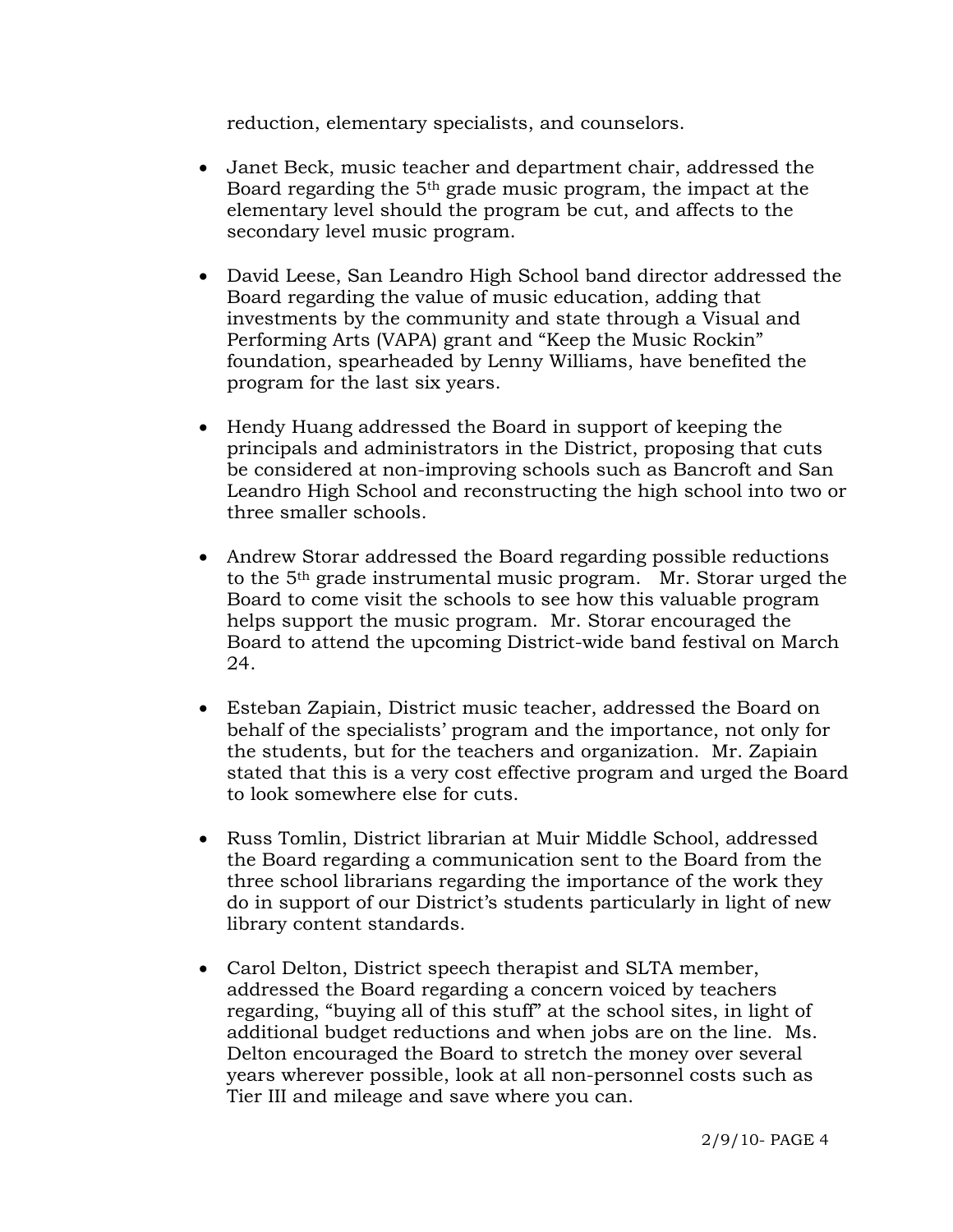- Jane Reyas, District parent, addressed the Board regarding the music program, stating that because of her daughter's involvement with music, her self esteem has grown, her organizational skills have improved and music has become an integral part of their family time.
- Kristin Porter addressed the Board regarding the dire straights of education in this economy. Ms. Porter hoped that additional sources of funding can be found. Ms. Porter was concerned about a flattening of education and a possible disregard or overlooking of the higher achieving students as the District enters Program Improvement status. Ms. Porter also spoke in support of the specialists, music, and GATE students.

Prior to the discussion, Interim Superintendent Cathey reiterated that this daunting task facing the Board and District was "not of our doing" adding that every group in our District has been discussing the impact of these cuts on our programs, and students. Having said that, Ms. Cathey stated that the administrative staff is considering reductions of approximately \$200,000 at the District Office.

Each Board member began the discussion by identifying those programs/services (or percentages of programs and services) that they would be willing to reduce to meet the District's \$2.7M loss of funds. Among the programs and personnel discussed were cutting sports and music programs; eliminating some vice principals, principals, custodial staff, elementary library/media Para Educators, and reconfiguring counseling.

It was apparent to Student Board member Mills that, "As a student, everything on this list ends up impacting you somewhere down the  $line"$ 

At the conclusion of the discussion, Trustees agreed to:

- Increase class sizes for kindergarten through the third-grade from the current 26 to 1 student-teacher ratio to 28 to 1
- District Office \$200,000 minimum cuts
- Ongoing \$200,000 cut from Adult School
- Reduce legal fees by \$50,000
- Reduce and reconfigure counseling by 50 percent
- Reduce one Staff Development Day

The agreed-upon budget cut reductions amounted to \$1.4M below the \$2.7M to \$3.1M goal. As chair of the Finance Committee, Trustee Mack-Rose suggested, and the Board agreed, that each member would come up with a separate list (from the two-page list generated at the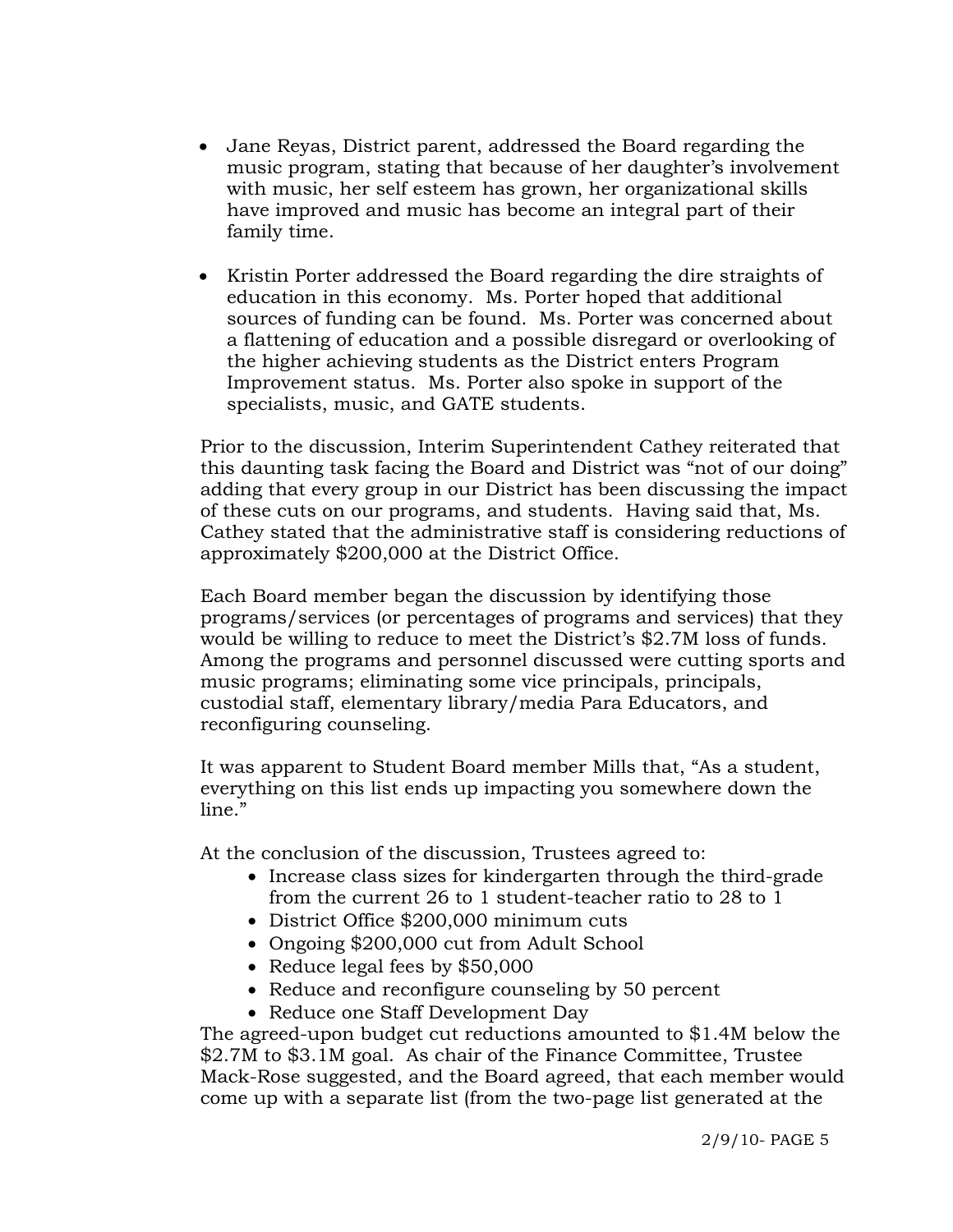February 2, 2010, Special Board meeting) totaling \$3.1M in reductions and forward them to the chair of the Finance Committee before the Thursday, February 11 Finance Committee meeting. The committee will consolidate the lists and present their recommendation at the February 23 special Board meeting when final decisions regarding the budget cut reductions will be made.

(The Board took a break at 9:35 p.m. and reconvened to open session at 9:40 p.m.)

# **REPORTS**

- 1) Correspondence Clerk Almonte reported receipt of the following emails between January 26, 2010, and February 8, 2010: From Belen Magers regarding "We have Winners"; from Audrey Brown regarding proclamation for Art is Education; from Hermy Almonte, regarding Trip to Philippines February 12-February 28, 2010; from Colleen Hess regarding budget cuts; from Deborah & Kevin Cox regarding Bancroft PTA fundraiser; from Wilma Chan regarding Chan to make run at supervisor's seat; from Hermy Almonte regarding SLHS Winner – Christina A. Henriquez; from Stephen Cassidy regarding Fw: Does CSBA have the guts to take a position; from Russ Tomlin regarding new information about your SLUSD school libraries; from Richard Fishbaugh regarding budget cuts and CSR staggered schedule at Kindergarten; from Susan Powers regarding extended kindergarten; and from Georgia Wood regarding full day kindergarten.
- 2) Student Board Member Report Student Board member Steven Mills updated the Board on activities at San Leandro High School. Mr. Mills felt that new student fund-raising regulations requiring that ASB prepare a list of everything they are planning on selling at school were unfounded and that the action was based on an incident that occurred at Logan High School when several students became ill from brownies that were laced with "weed". Staff explained that the new regulations may have been a result of the auditor's identifying several ASB audit exceptions in the audit report, adding that they would be happy to meet and clarify any misunderstanding with the students.
- 3) Union Representative Reports
	- Katherine Piccus, on behalf of the San Leandro Managers' Association (SLMA), reported that SLMA understands the impact of the upcoming budget reductions have on our District and our students, adding that SLMA believes we are all in this together and they are committed to working with the Board in making the necessary budget cuts without losing valuable members of the District. To that end, in the spirit of cooperation, Ms. Piccus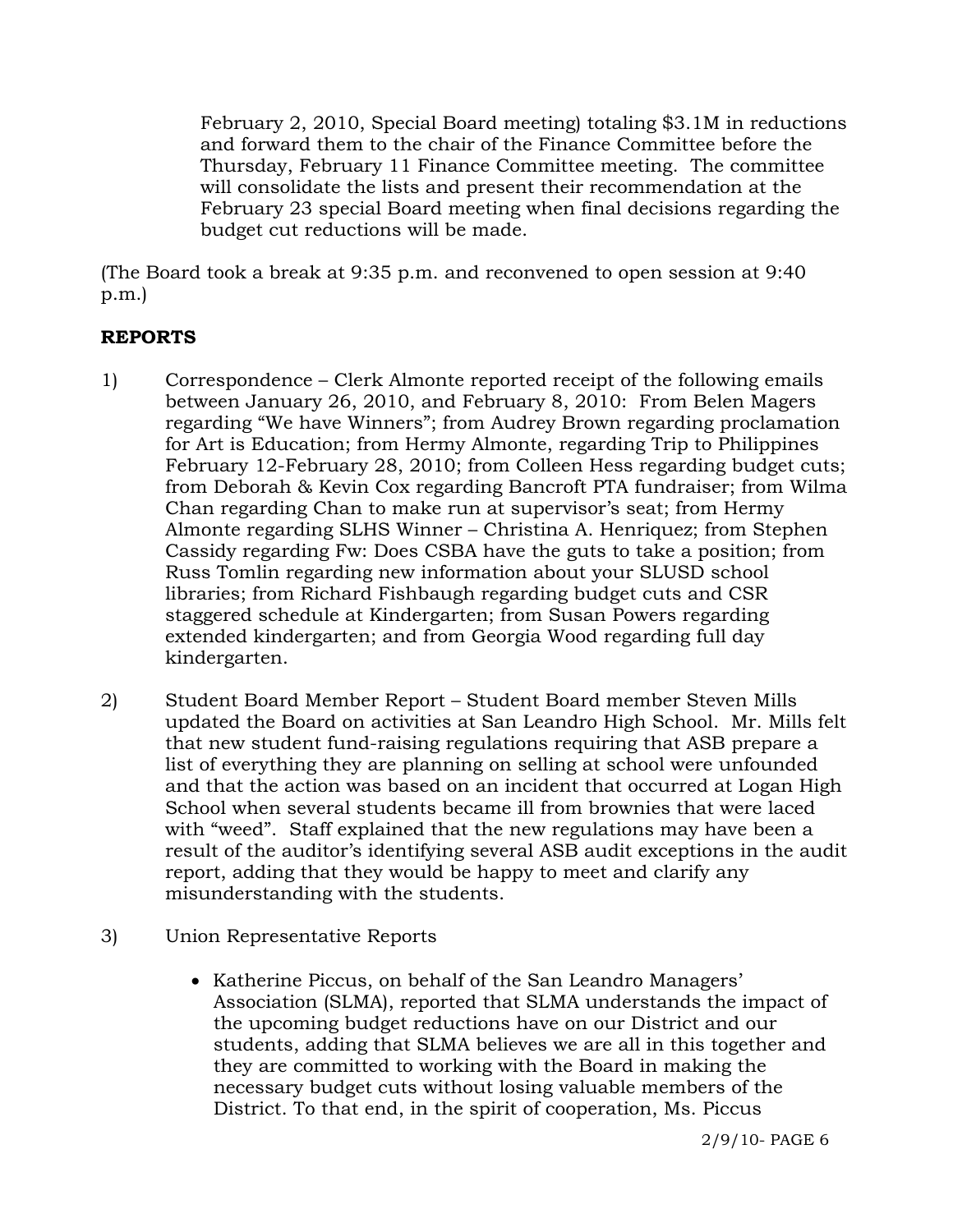announced that SLMA voted to offer, per member, three unpaid furlough days for 2010/11 and 2011/12 school years to offset personnel loses.

- Mark Hamilton, on behalf of San Leandro Teachers' Association (SLTA), announced an upcoming CTA event on March 4, "Start the Day for Students" a statewide day of action for students and California's future. Mr. Hamilton reported that activities for that day will be planned with the District, adding that more information can be found at [www.standupforschools.org](http://www.standupforschools.org/).
- 4) Interim Superintendent's Report Interim Superintendent Cindy Cathey commented that Resolution #10-12 Designating February as Career and Technical Education being brought to the Board tonight for consideration, brought to mind the District's commitment to career technology and the launching of the work that will begin this summer, as part of Measure B, to the career technical building at San Leandro High School.

Interim Superintendent Cathey reported that she has been invited to speak, on behalf of the District, at Leadership San Leandro on February 19.

- 5) Board Committee Reports
	- Communication Trustee Prola reported that the committee met on January 29, 2010, and agreed that the committee would meet on the 2nd and 4th Fridays of the month at 9 a.m. at the District Office. The committee also discussed Board areas of focus, communication methods such as newspapers, website, pubic events (e.g. forums, grand opening of new facilities, etc.), liaison to various committees, and future topics such as communication about budget issues, school improvement, and press releases. Trustee Prola announced the following upcoming events:
		- March 2 Read Across America (Board members are encouraged to volunteer and read at an elementary school classroom)
		- March 4 "Start the Day for Students" statewide day of action
		- March 3 & 4 CTA and the District joint meeting to address questions and concerns regarding what it means to be a Program Improvement District
		- Late March/ San Leandro High School Library Expansion Early April Dedication is being planned

The committee also asked Interim Superintendent Cathey to have Assistant Director of Technology Ling King create a form on the website so that the local citizens can email their budget suggestions to the Board and investigate placing District alerts on "Twitter".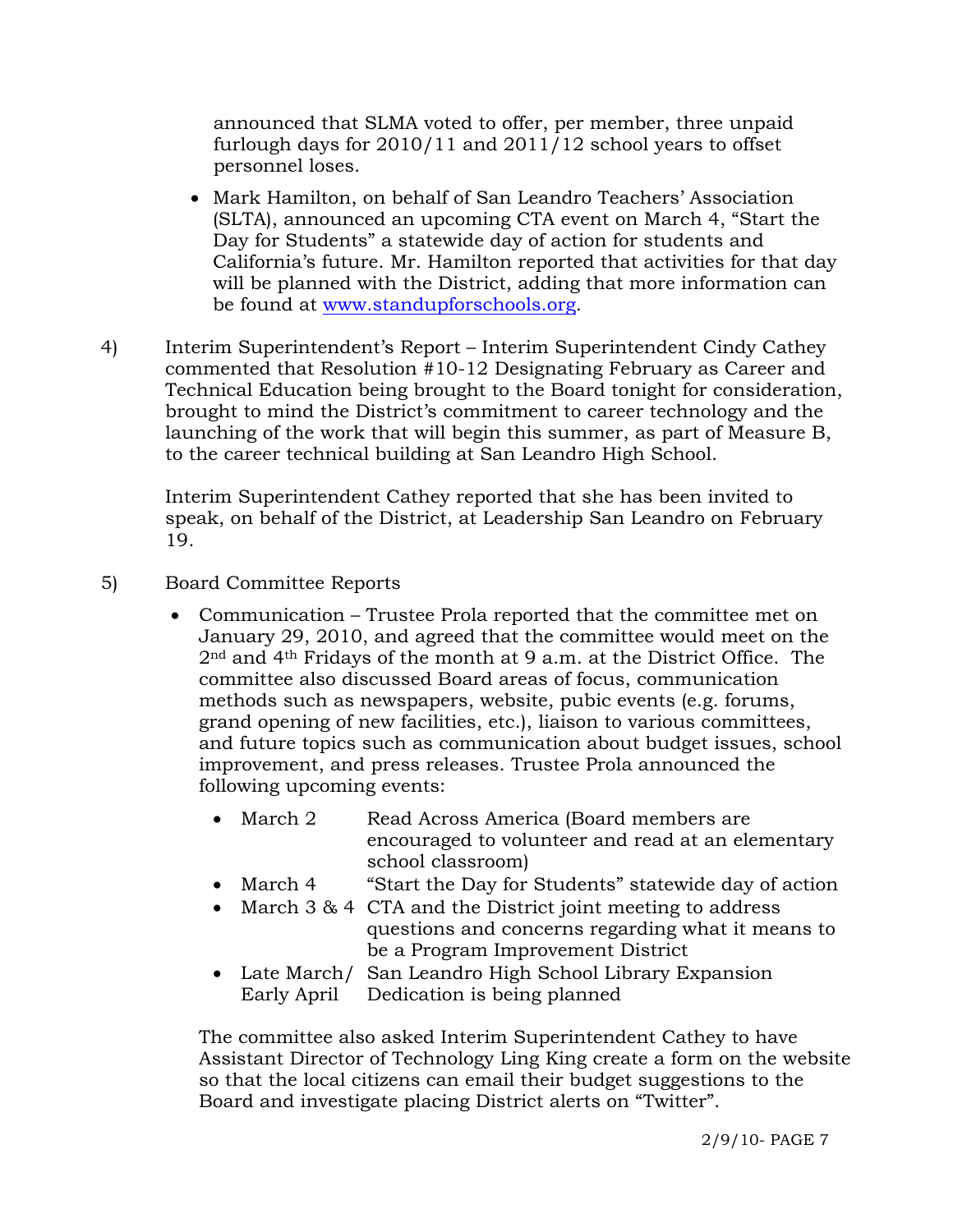- Facilities/Technology Trustee Cutter reported that the committee met and discussed a Professional Services Agreement with O'Connor for 2010 Modernization Projects, Amendment #01 to the Kitchell Construction Management for Bancroft Middle School Heating and Roofing project, Amendment #5 to WLC Architects for additional design services at the San Leandro High School Fred Korematsu Campus, Change Order #4 Sequoia Pacific for the San Leandro High School Library Expansion project, and Notice of Completion (NOC) for the San Leandro High School Library Expansion project, which were being brought forward for Board consideration tonight. The committee also discussed charging youth groups a \$1 for an hour and a half of field usage, which has been forward to the Policy Committee, and a solar proposal by Bourneville Environmental Foundation (BEF) for Monroe Elementary School.
- Policy Trustee Sullivan reported that the committee met on February 5, 2010, and reviewed the proposed policy revisions: Exhibit: BB 9130 Standing Board Committees, Exhibit: E (2) 1330 Use of School Facilities, Rules and Regulations; BB/Exhibit 4040 Employee Use of Technology; (which are being brought to the Board tonight for consideration.) The committee also looked at the proposed revisions to BP/AR 1325 Advertising and Promotions.
- 6) Board Representatives' Reports
	- Eden Area Regional Occupational Program Trustee Almonte reported that the Council met on February 4 and reorganized the Board, and adopted Resolution #383 Designating the month of February as Career and Technology Education Month.

# **PRESENTATION**

- \* The Board heard a presentation from staff regarding the implementation of an extended day kindergarten schedule. The presentation summarized the work that was done earlier in the school year by the Kindergarten Task Force and identified the work that would need to be done if the Board directed staff to implement an extended day kindergarten schedule beginning in the 2010- 2011 school year. The presentation provided information gathered from the task force, questions that still need to be addressed for full implementation, and potential scheduling options to maximize learning and enrichment time as well as provide during-the-day intervention time. The three options being proposed included:
	- #1: All students attend from 8:10-1:45 p.m.
	- #2: All students attend from 8:10-1:15 p.m.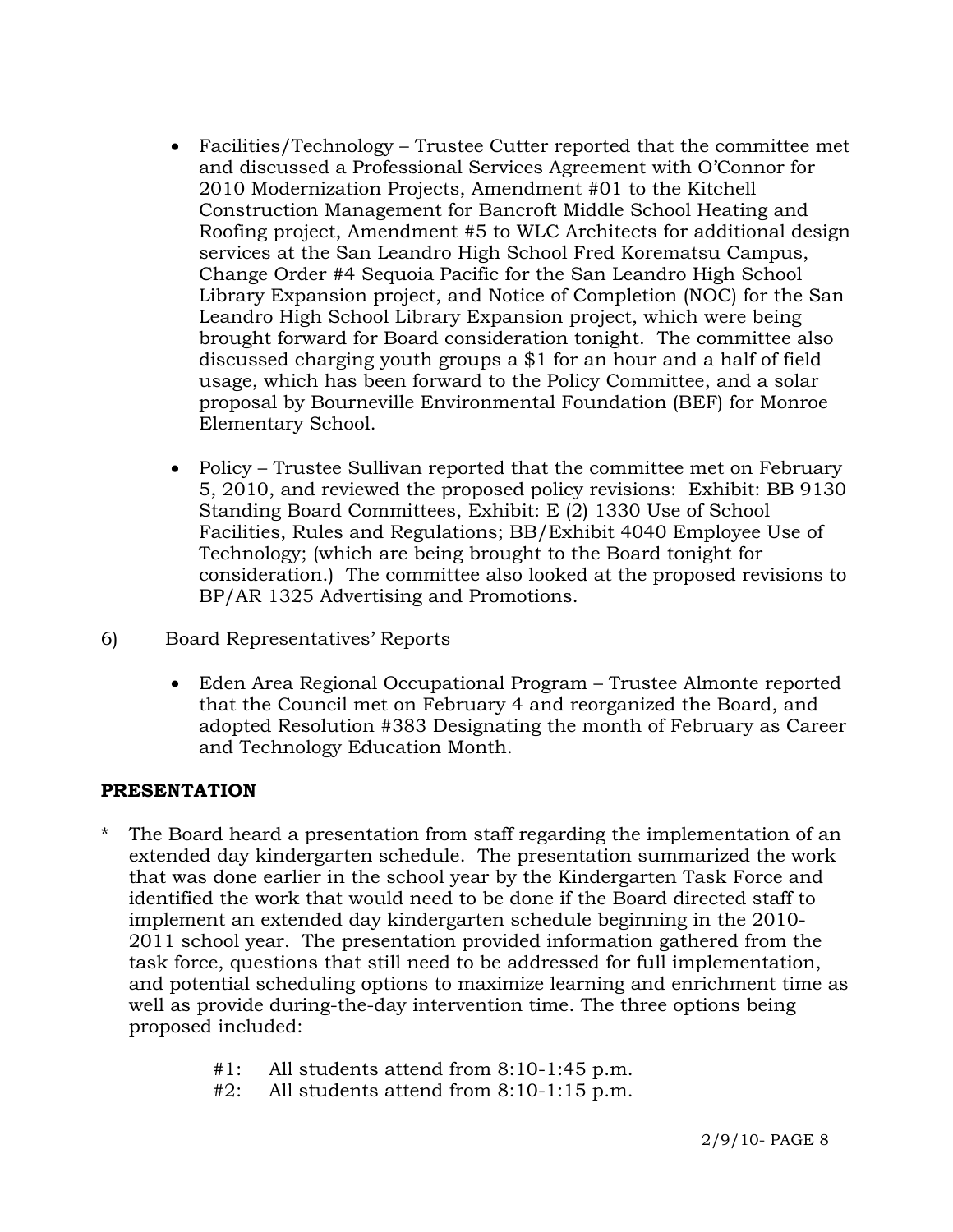- Those eligible for intervention attend from 1:15-1:45 p.m.
- #3: Keep current staggered schedule

 The Board asked clarifying questions regarding the options including scheduling time for intervention, impact on increased class size, teacher preference, and frequency of assessments which were addressed by staff.

## **CONFERENCE ITEM**

## Educational Services

## 3.1-CF Discuss and Consider the Kindergarten Extended Day Schedule

The Board discussed and considered directing staff to prepare for implementation of the Kindergarten Extended Day Schedule beginning with the 2010-2011 school year.

# **PUBLIC COMMENT**

- Susan Powers, Roosevelt Kindergarten teacher, addressed the Board in support of a staggered kindergarten schedule, stating that keeping staggered would be cost effective and would allow her to teach reading and writing in smaller groups. She urged the Board not to make a decision until the teachers have had a chance to discuss the program changes.
- Patty Fishbaugh, Roosevelt Kindergarten teacher and District parent, addressed the Board regarding her concerns on larger class size, no staggered schedule, and the impact on non-Program Improvement (PI) schools conforming to a PI district model. She urged the Board to keep the staggered schedule.
- Elaine Pepares, District Kindergarten teacher, cautioned the Board about making a change that would affect the students citing that some of her students begin kindergarten at the age of 4. Ms. Pepares urged the Board to listen to the Kindergarten teachers; "We have a collective experience with four and five-year olds."

At 10:28 p.m., on a motion made by Trustee Hague and seconded by Trustee Mack-Rose, the Board extended the meeting one-hour to 11:28 p.m. by a 7-0 vote.

The discussion began with each Board member offering their thoughts and concerns regarding the proposed scheduling options and their preference.

Trustee Mack-Rose noted that one teacher had mentioned to her that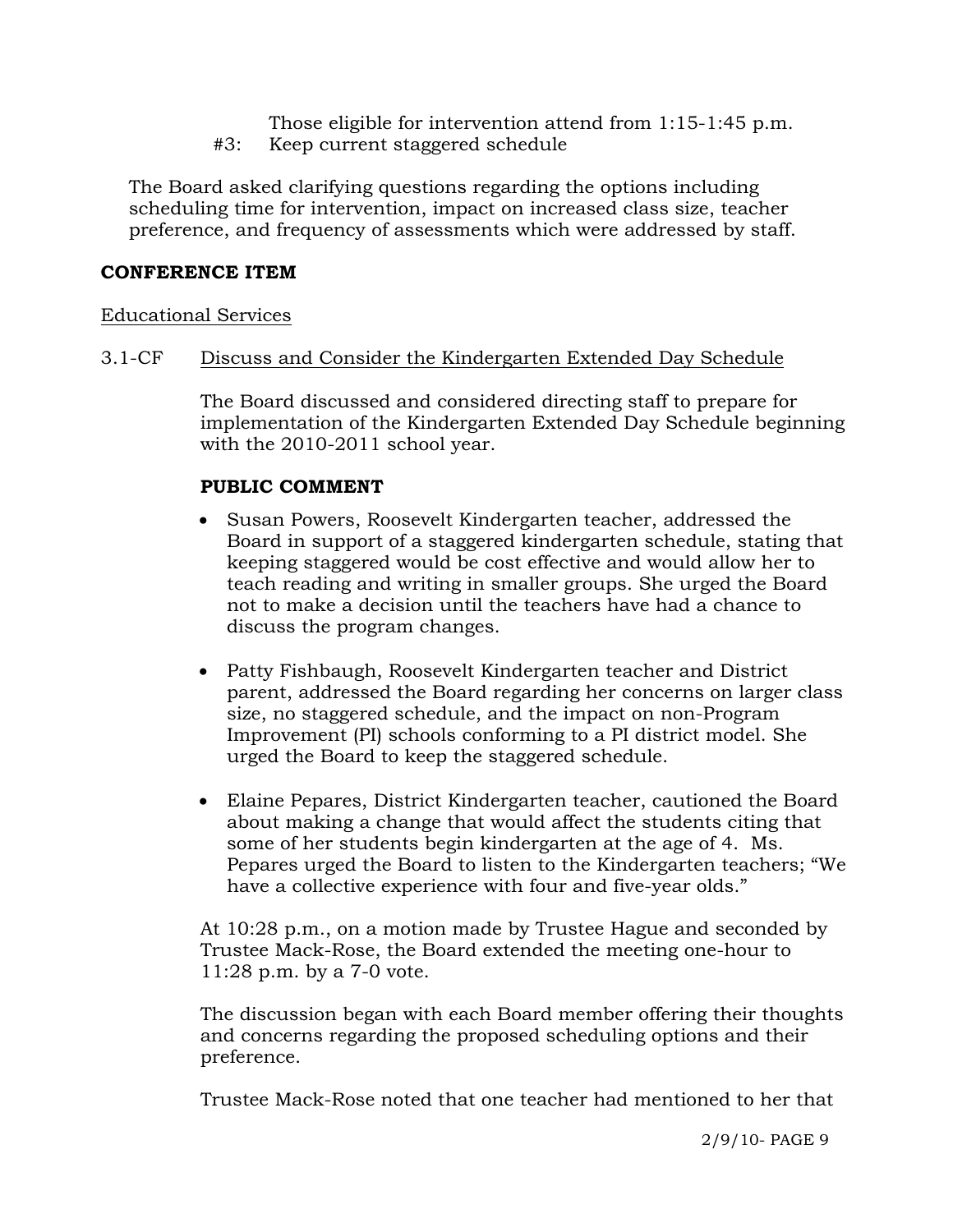because of staggered, her students were all testing at benchmark, and asked that staff to analyze this data.

For this year, with the exception of Trustee Katz-Lacabe, Option #3 was the preferred option, noting that increasing class-size and eliminating staggered in the next school year would be too much.

Trustee Katz-Lacabe favored Option #2 because it offered some staggered, along with intervention, to students; however, it was clear to him that continued dialog still needed to take place to find a different schedule that works for students and teachers and is best for both.

On a motion made by Trustee Mack-Rose and seconded by Trustee Almonte, the Board directed staff to reconvene the K Task Force for further dialog and continue with the current staggered schedule for the 2010-11 school year by a 6-1 vote. Trustee Katz-Lacabe voting no, clarifying that he supported further dialog; however, felt a change in the current schedule needed to be made.

\* Staff presented information to the Board of Education regarding elimination of the first through third grade staggered reading schedule. The presentation included: data from surrounding districts, requirements of Program Improvement, loss of instructional minutes, and impact on our ability to implement tiered intervention at the elementary level. The presentation also looked at various scheduling options designed to maximize instructional time and provide during-the-day intervention.

 Staff explained that if the District were to eliminate the staggered reading schedule, students would attend school for a longer period of time. This would allow the District to meet the instructional minutes' requirements of Program Improvement. Scheduling options presented included:

- Option A: Full Day All students 8:10-3:00 **Extra 60 minutes for all students**
- Option B: Jefferson Model (modification of the full-day schedule)
	- 8:10-2:05 All students
	- 2:05-2:15 Recess for intervention students
	- 2:15-3:00 Math and ELA Intervention **Extra 15 minutes for all students plus Extra 45 minutes for intervention students**
- Option C: Modified Jefferson Model
	- - 8:10-2:20 All students
		- 2:20-2:30 Recess for intervention students
		- 2:30-3:00 Math and ELA Intervention

**Extra 30 minutes for all students plus**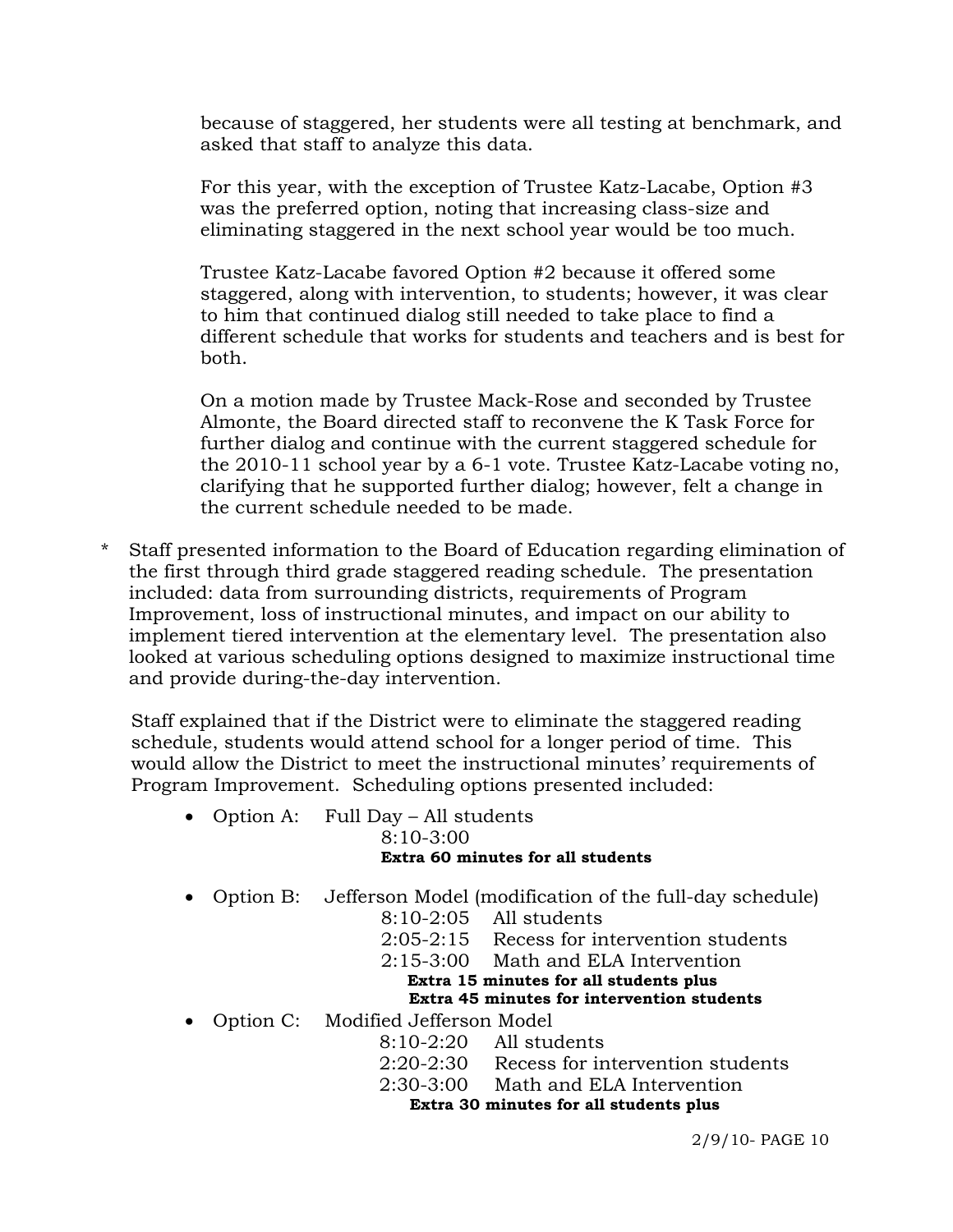#### **Extra 30 minutes for intervention students**

• Option D: Current Schedule 8:10-1:50 Early readers 9:15-3:00 Late readers

 Board members voiced their preference and offered other alternatives such as blending Options A & B, and including a "platooning" theory (grouping students together based on their levels) to Option A. Concerns and comments focused on the challenges in meeting the instructional minutes, tiered intervention requirements for Program Improvement and the need to provide professional development for teachers.

### **CONFERENCE**

### Educational Services

3.2-CF Discuss and Consider Elimination of the First through Third Grade Staggered Reading Schedule

> The Board discussed and considered directing staff to prepare for the elimination of the first through third grade staggered reading schedule beginning the 2010-2011 school year.

## **PUBLIC COMMENT**

- Patty Fishbaugh addressed the Board regarding her frustration of the lack of communication with regards to this proposal and not having enough voices in the process. Ms. Fishbaugh shared her concerns with Option A and "mixing up the kids". She urged the Board to not make a hasty decision.
- Susan Powers echoed the comments from Patty Fishbaugh, adding that she didn't think it was fair when teachers don't have a voice.
- Keri Skehan-Marshall commented that she always felt that students should be in school longer; however, she was surprised that the options were being presented without first giving the sites an opportunity to review them. Ms. Skehan-Marshall favored Option 3 because it's working at Jefferson Elementary; however, the sites need some type of direction in the implementation.

 Following public comments, Trustee Katz-Lacabe clarified that the two presentations were Board driven and not staff driven.

On a motion made by Trustee Cutter and seconded by Trustee Hague, the Board tabled this item to a future Board meeting, which would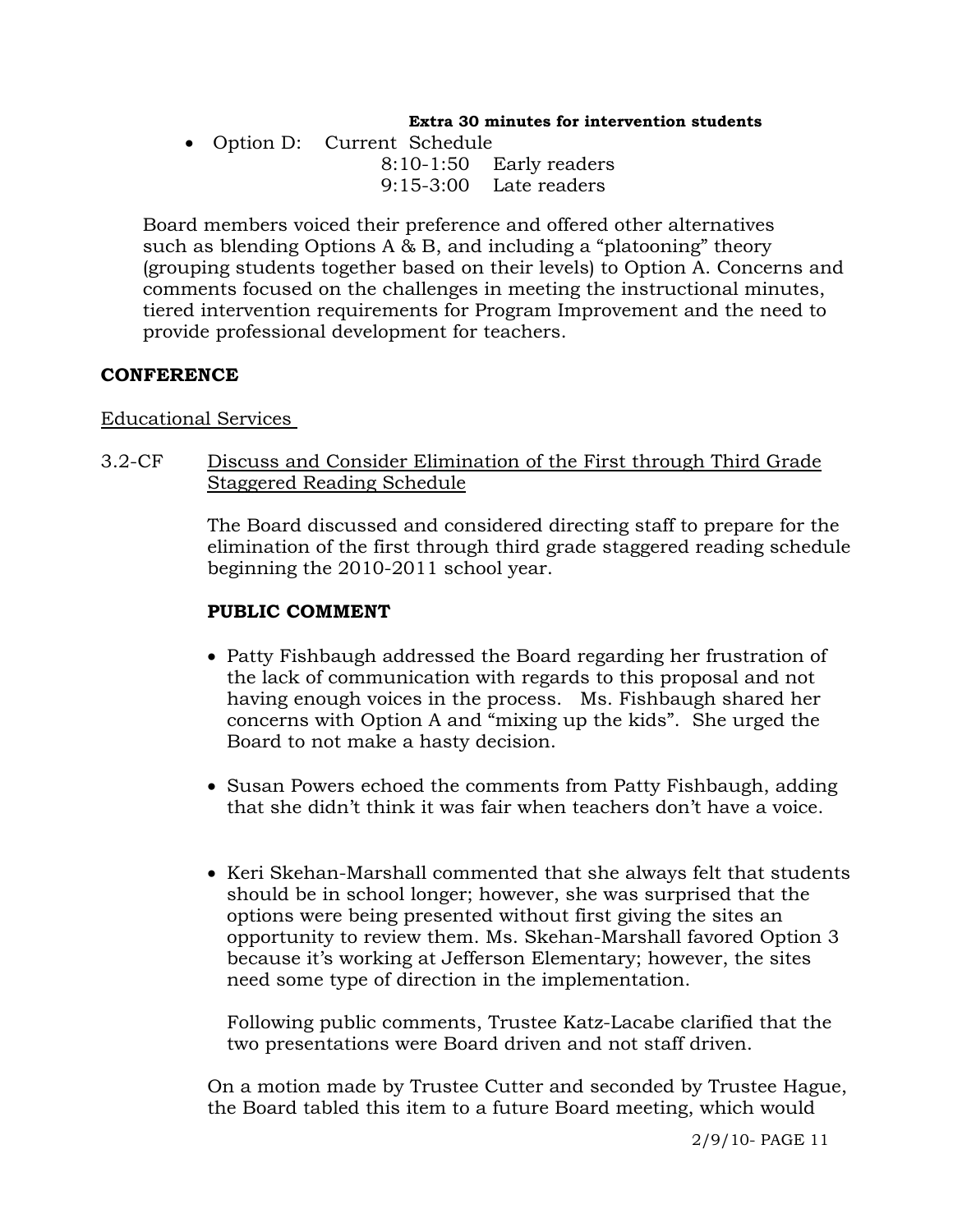give the sites time to review Options A, B, & C and offer their input by a 7-0 vote.

## **CONSENT ITEMS**

Trustees requested that the following Consent Items be pulled from the Consent Calendar:

| Trustee Sullivan         | Trustee Cutter and                                      | $3.2-C$ | Recommendation to Terminate from<br>Expulsion                                                                                                                                                                                                                     |
|--------------------------|---------------------------------------------------------|---------|-------------------------------------------------------------------------------------------------------------------------------------------------------------------------------------------------------------------------------------------------------------------|
|                          |                                                         | $3.3-C$ | Recommendation to Terminate from<br>Expulsion                                                                                                                                                                                                                     |
|                          |                                                         | $3.4-C$ | Recommendation to Continue the<br>Expulsion Order of Students who have<br>left the San Leandro Unified School<br>District – Unable to Verify Success of<br><b>Expulsion Order</b>                                                                                 |
| <b>Trustee Mack-Rose</b> |                                                         | $5.5-C$ | Notice of Completion for the San Leandro<br>High School Library Expansion                                                                                                                                                                                         |
| Trustee Prola            |                                                         | $1.2-C$ | Approval of Board Minutes – January 19,<br>2010                                                                                                                                                                                                                   |
|                          |                                                         | $3.5-C$ | Consultant Contract Agreement between<br>San Leandro Unified School District and<br>Joaquin A. Newman for the 2009-2010<br>School Year at Lincoln Alternative High<br>School                                                                                      |
| Trustee Katz-Lacabe      |                                                         | $3.9-C$ | Memorandum of Understanding<br>between the San Leandro Unified School<br>District and Girl Scouts of Northern<br>California to Provide Green by Nature<br>Enrichment Program at Three or More After<br>School Education and Safety (ASES) Program<br><b>Sites</b> |
| <b>General Services</b>  |                                                         |         |                                                                                                                                                                                                                                                                   |
| $1.1-C$                  | Approval of Board Minutes – December 1, 2009            |         |                                                                                                                                                                                                                                                                   |
| $1.3-C$                  | Resolution #10-08 Board Compensation – Diana Prola      |         |                                                                                                                                                                                                                                                                   |
| $1.4-C$                  | Resolution #10-09 Board Compensation - Morgan Mack-Rose |         |                                                                                                                                                                                                                                                                   |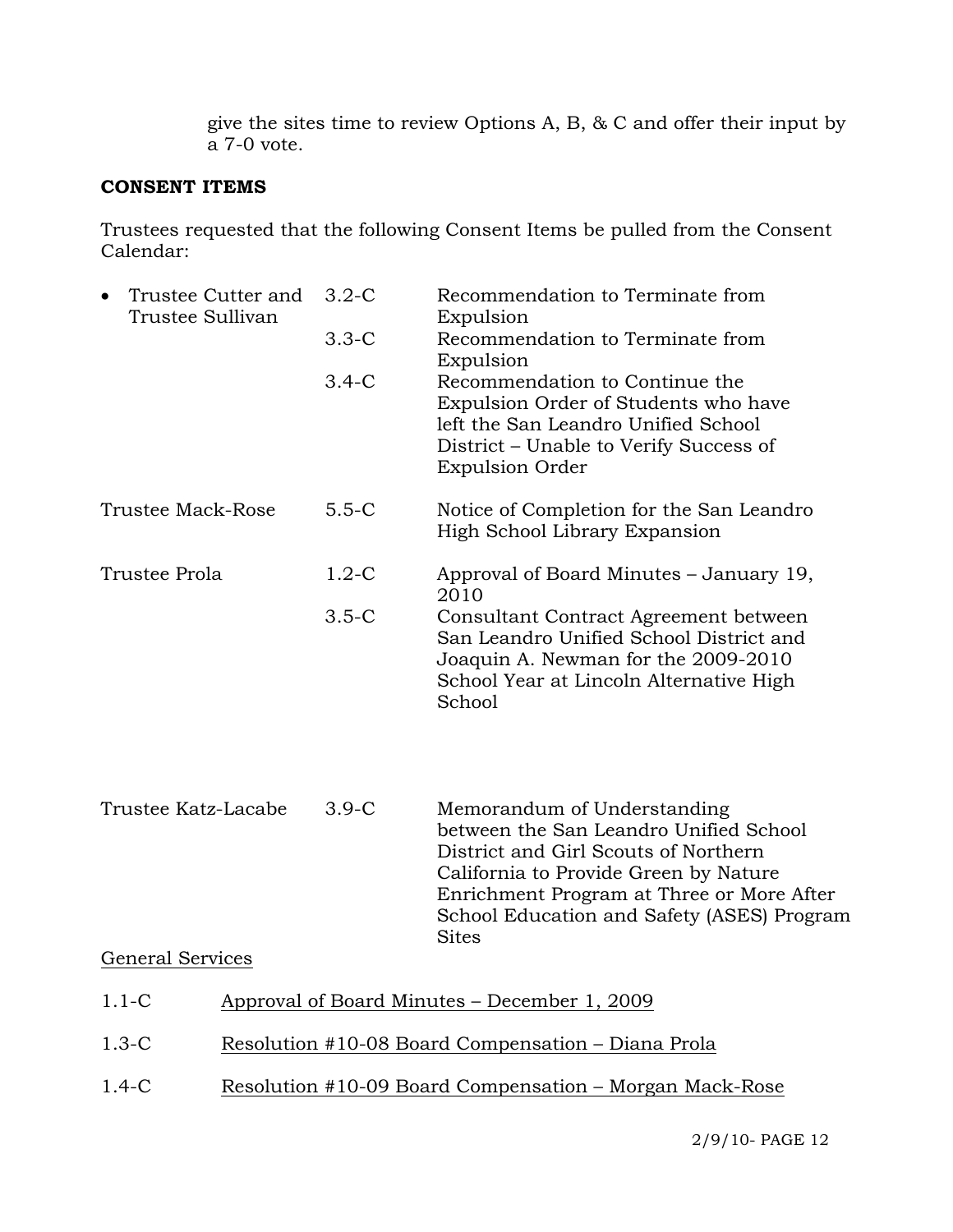## 1.5-C Resolution #10-12 Career and Technical Education Month

### Human Resources

2.1-C Acceptance of Personnel Report

### Educational Services

- 3.1-C Acceptance of Donations
- 3.6-C Consultant Contract Agreement between San Leandro Unified School District and Laura Michelle Ostrow for the 2009-2010 School Year at Lincoln Alternative High School
- 3.7-C Consultant Contract Agreement between San Leandro Unified School District and Alicia Ohs for the 2009-2010 School Year at Lincoln Alternative High School
- 3.8-C Consultant Contract Agreement between San Leandro Unified School District and Lamberto Roque-Hernandez for the 2009-2010 School Year at Lincoln Alternative High School

### Business Operations

- 4.1-C Ratification of Payroll for January 2010
- 4.2-C Approval of Bill Warrants
- 4.3-C Bancroft Middle School Fence Project
- 4.4-C Medi-Cal Administrative (MAA) Service Agreement Addendum for Northern California Medi-Cal Administrative Services (NMAS) Joint Powers Authority (JPA) in Conjunction with the Local Education Consortium (LEC)- Contract Costa County Superintendent of Schools
- 4.5-C Proposed Changes to Board Policy 4040, and Exhibit 4040- Employee Use of Technology
- 4.6-C Proposed Revision to Exhibit: E(2) 1330 Use of School Facilities, Rules and Regulations for Field Usage

## Facilities and Construction

5.1-C Professional Services Agreement with O'Connor Construction Management for the 2010 Modernization Projects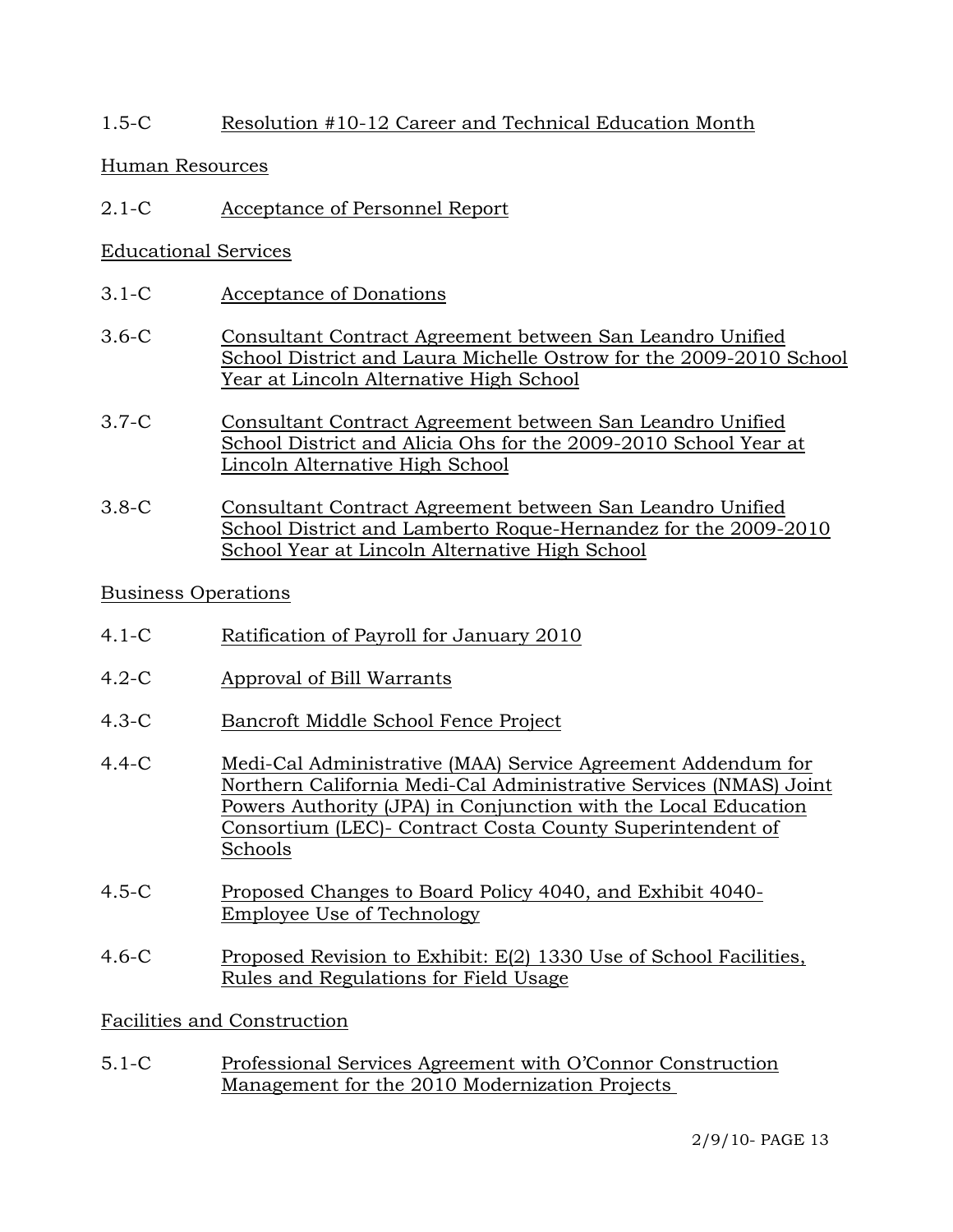- 5.2-C Amendment #1 to the Construction Management Services Contract with Kitchell CEM for the Bancroft Middle School Heating and Roofing Renovation Project
- 5.3-C Amendment #5 to WLC Architects Contract for Additional Design Services at the 9<sup>th</sup> Grade Campus
- 5.4-C Sequoia Pacific Builders, inc. Final Contract Change Order #4 for the San Leandro High School Library Expansion Project

On a motion made by Trustee Cutter and seconded by Trustee Prola, the Board approved the remaining consent items by a 7-0 vote.

## General Services

## 1.2-C Approval of Board Minutes – January 19, 2010

Trustee Prola asked that her comments on page 2 of the minutes reflect that she requested that the three selected superintendent search firms, *The Cosca Group, Leadership Association and Dave Long and Associates*, be brought forward to "a future meeting" for further discussion and didn't specifically say the "January 26 Board meeting."

On a motion made by Trustee Prola and seconded by Trustee Almonte, the Board approved the minutes from the January 19, 2010, Board meeting, as amended, by a 7-0 vote.

## Educational Services

Trustee Cutter stated that protocol has been to include supporting documentation for student expulsion recommendations and requested that backup be provided before the Board considered the following consent items.

On a motion made by Trustee Cutter and seconded by Trustee Sullivan, the Board tabled Consent Items 3.2-C, 3.3-C, and 3.4-C to the next Board meeting by a 7-0 vote.

- 3.2-C Recommendation to Terminate from Expulsion for students E72- 05/06 and E18-07/08
- 3.3-C Recommendation to Terminate from Expulsion for students E23- 07/08 and E08-08/09
- 3.4-C Recommendation to Continue the Expulsion Order of Students who Have Left the San Leandro Unified School District – Unable to Verify Success of Expulsion Order

2/9/10- PAGE 14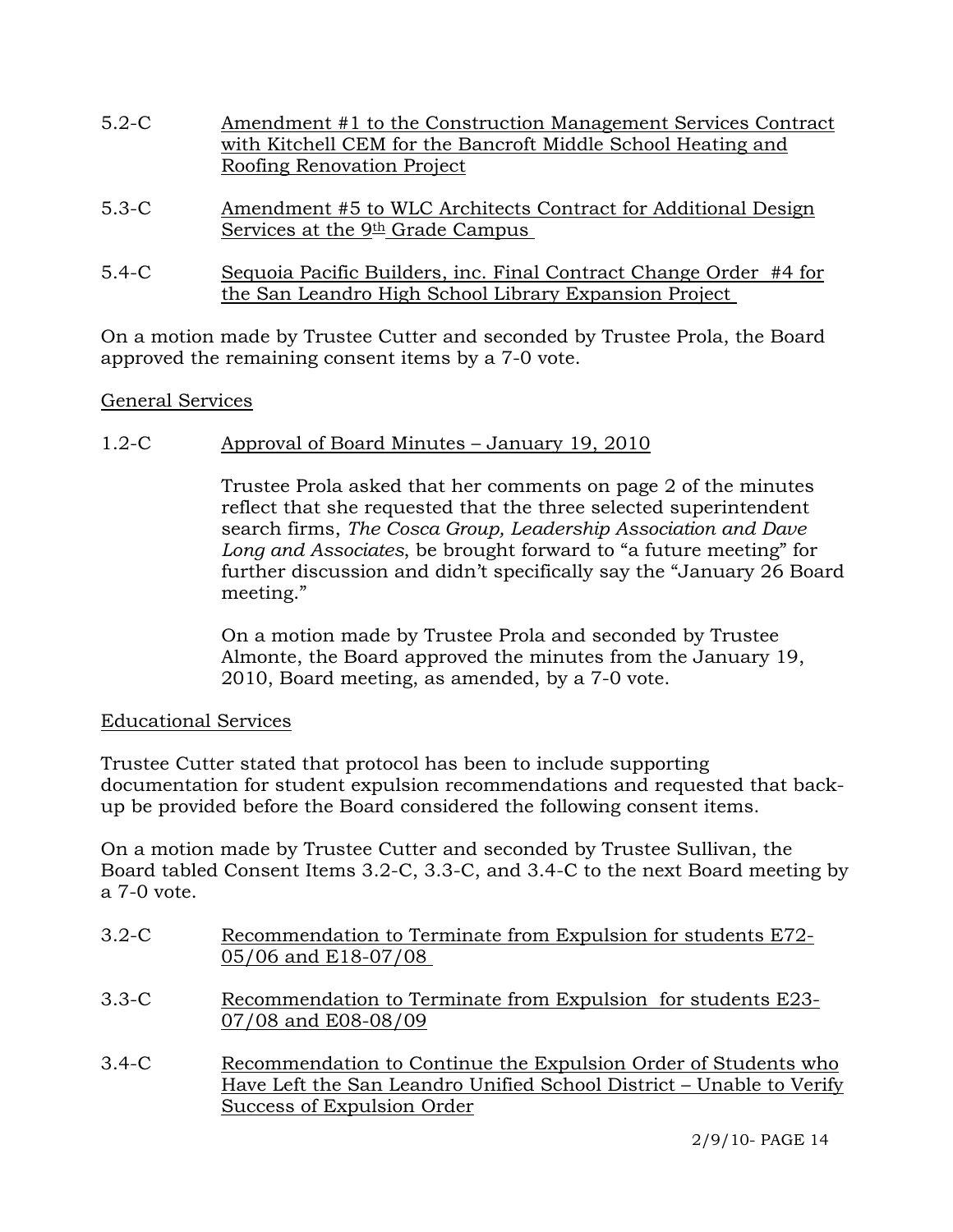| E37-05/06 | E24-06/07 | E <sub>15</sub> -08/09          |
|-----------|-----------|---------------------------------|
| E59-05/06 | E03-07/08 | EOD*03-08/09                    |
|           |           | *Expelled from another district |
| E24-05/06 | E01-08/09 | $E10-09/10$                     |

### 3.5-C Consultant Contract Agreement between San Leandro Unified School District and Joaquin A. Newman for the 2009-2010 School Year at Lincoln Alternative High School

Trustee Prola was concerned about the cost for this service and asked if Mr. Newman was credentialed. Interim Superintendent Cathey suggested, as she had some questions as well, that this item be tabled and she would bring it back with additional clarifying information.

Trustee Hague also noted that the dates on the consultant agreement were January 4 through June 17, 2010, and asked if the classes had already begun.

On a motion made by Trustee Prola and seconded by Trustee Cutter, the Board tabled the Consultant Contract Agreement between San Leandro Unified School District and Joaquin A. Newman for the 2009-2010 School Year at Lincoln Alternative High School by a 7-0 vote.

3.9-C Memorandum of Understanding between the San Leandro Unified School District and Girl Scouts of Northern California to provide Green by Nature Enrichment Program at 3 or More After School Education and Safety (ASES) Program Sites

> Interim Superintendent Cindy Cathey noted a correction in the Memorandum of Understanding, stating that it is the District's responsibility to provide a minimum of 25 students per program that will be served, so item 3.3, *"A minimum of 25 students per program will be served."* in Section 3 under the Services Provided by the Agent, should be moved to Section 2 under Program Support from the District.

Interim Superintendent Cathey further responded to Trustee Prola, stating that if the District doesn't insure the minimum of 25 students for enrollment, the contract would be invalid.

On a motion made by Trustee Prola and seconded by Trustee Mack-Rose, the Board approved the Memorandum of Understanding between the San Leandro Unified School District and Girl Scouts of Northern California to provide Green by Nature Enrichment Program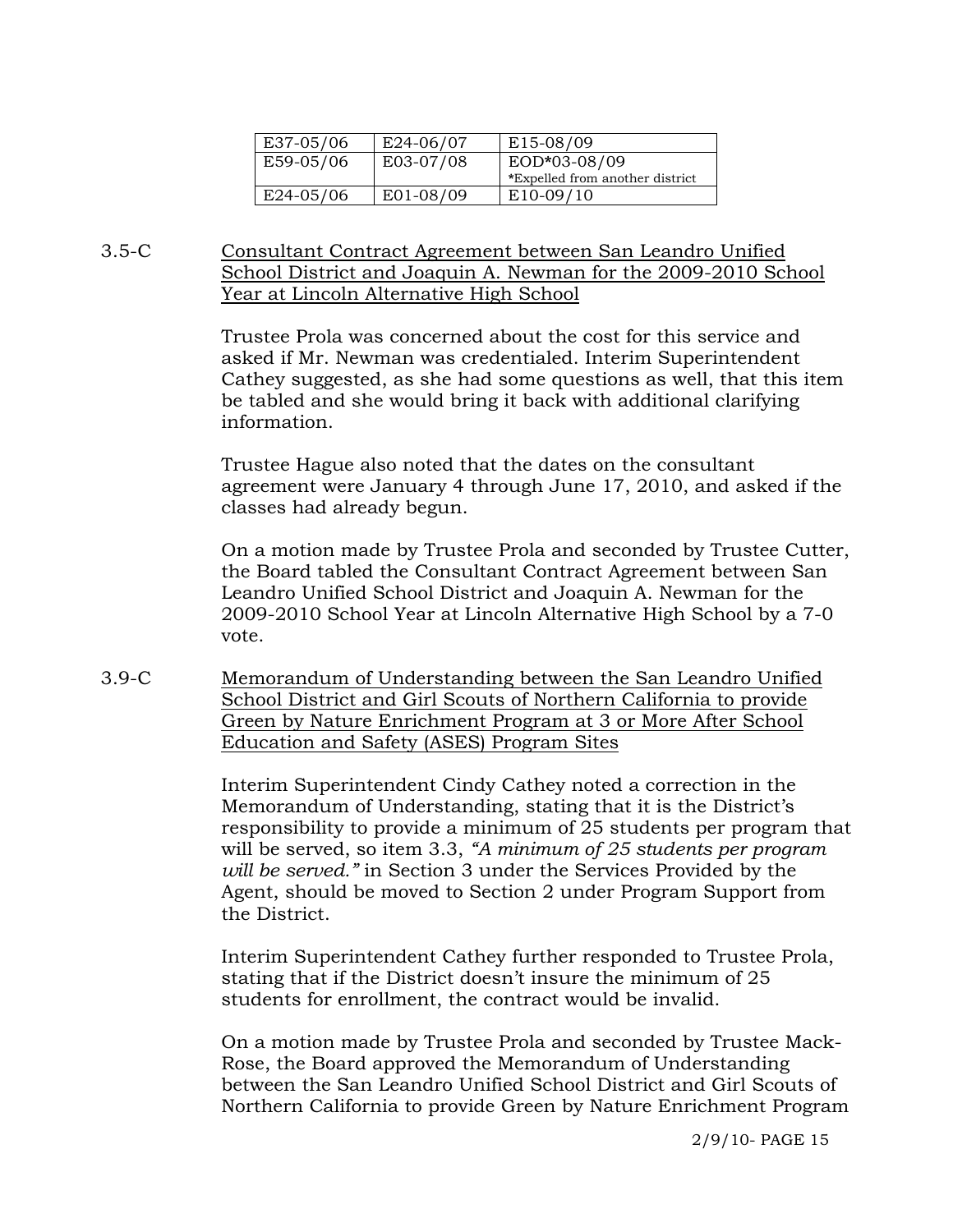at 3 or More After School Education and Safety (ASES) Program Sites, as amended, by a 7-0 vote.

### Facilities and Construction

### 5.5-C Notice of Completion for the San Leandro High School Library Expansion Project

Trustee Mack-Rose asked to table this item for a future meeting, as staff was currently looking into an issue with regards to this Notice of Completion, adding that staff concurred with this recommendation.

On a motion made by Trustee Mack-Rose and seconded by Trustee Hague, the Board tabled Notice of Completion for the San Leandro High School Library Expansion Project for a future meeting by a 7-0 vote.

## **ACTION ITEMS**

#### Human Resources

2.1-A Resolution #10-10 Criteria for Determining Order for Seniority for Those Employee with the Same Date of First Paid Service

> Responding to Trustee Sullivan, Assistant Superintendent Potmesil explained that seniority is determined by the hire date or first day of paid service; however, if employees are hired on the same date, the District uses tie breaking criteria that most benefits the needs of the District to determine the order of seniority. Mr. Potmesil clarified for Trustee Hague the rationale behind the decision that ETOT members be given multi-year credit.

> On a motion made by Trustee Cutter and seconded by Trustee Prola, the Board adopted Resolution #10-10 Criteria for Determining Order of Seniority for Those Employees with the Same Date of First Paid Service by a 7-0 vote.

2.2-A Resolution #10-11 Criteria for Determining Certificated Permanent and Probationary Personnel Whom the District Shall Exempt from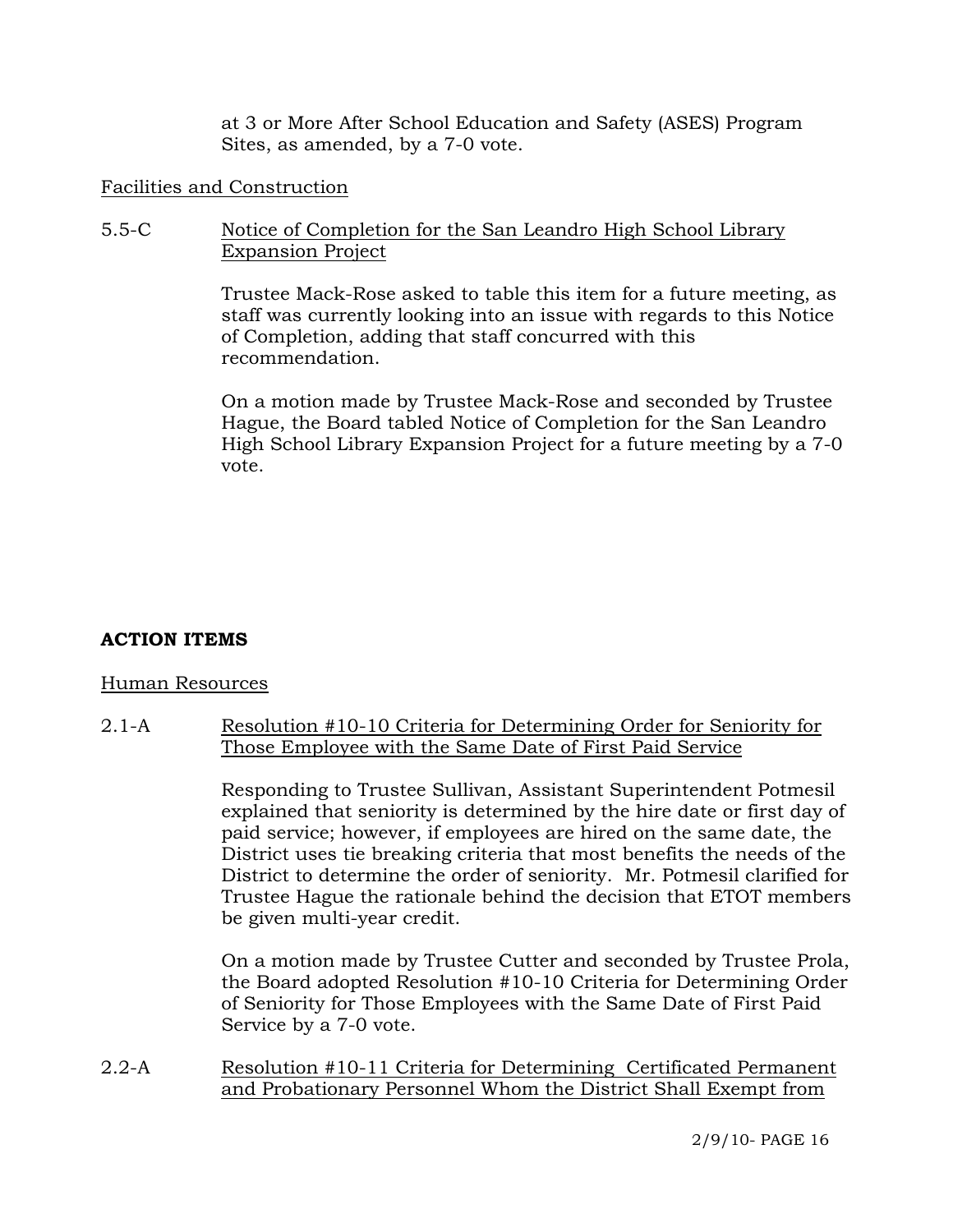the Order of Layoff by Virtue of Their Credentials, Competence, Assignment, Experience or Certification (Skipping Criteria)

In response to Trustee Hague, Assistant Superintendent Potmesil explained that the Skipping Criteria was the same as last year with the exception of Item D, which now broadens certificated personnel who have BCLAD certificates to those who are presently assigned and who will be assigned next year. The other exception was item G that includes "certificated personnel who have two (2) or more years of training in *Explicit Direct Instruction*, noting that this item was specifically tied to our QEIA school, Garfield Elementary School.

In response to Trustee Cutter, staff explained that it was the recommendation of the principal at Garfield that only staff with 2 years or more training be exempt.

On a motion made by Trustee Cutter and seconded by Trustee Prola, the Board adopted Resolution #10-11 Criteria for Determining Order of Seniority for Those Employees with the Same Date of First Paid Service by a 6-1 vote. Trustee Hague voting no.

### **CONFERENCE ITEM**

## General Services

## 3.1-CF Discuss and Consider Restructuring Board Standing Committees

On a motion made by Trustee Mack-Rose and seconded by Trustee Sullivan the Board tabled this item, due to lack of time, by a 7-0 vote.

## **INFORMATION ITEMS**

## Business Operations

4.1-I Miscellaneous receipts in the amount of \$32,280,908.35 have been deposited in the Treasure of Alameda County.

Having reached the extended time of 11:28 p.m., the meeting was adjourned.

## **ADDITIONAL SUGGESTIONS AND COMMENTS FROM BOARD MEMBERS**  None